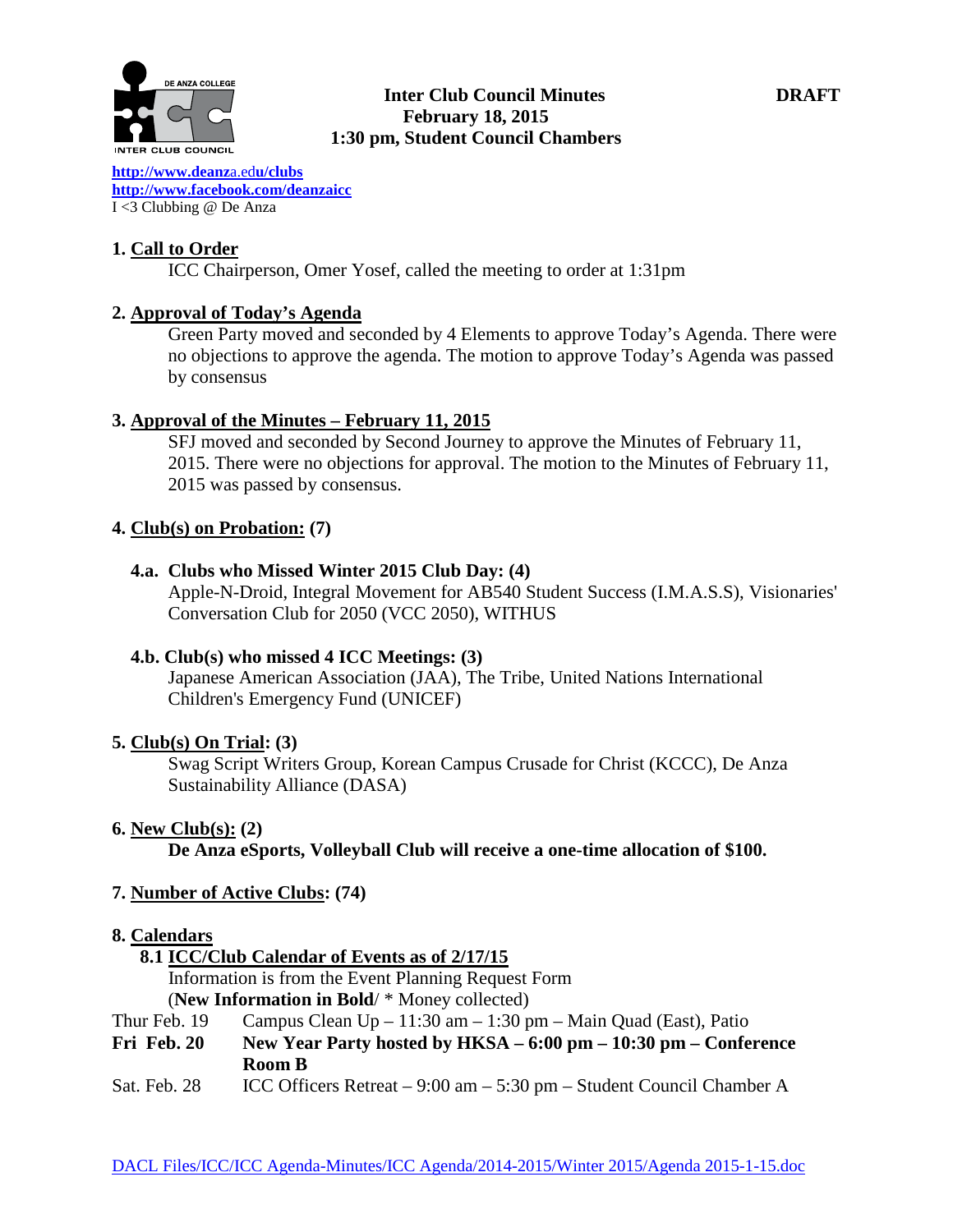| Tue. March 3 | In our own voice presentation hosted by Inclusability – 9:30 am – 11:30 am –   |
|--------------|--------------------------------------------------------------------------------|
|              | Student Council Chamber A                                                      |
|              | Wed. March 11 Hug Day Event hosted by Anti Bulling Club – 10:30 am – 1:30 pm – |

# **8.2 DASB Calendar of Events as of 2/17/15 Information** is from the Event Planning Request Form (**New Information in Bold**/ \* Money collected) Thur Feb. 19 Lunar New Year Lion Dance Performance – 11:30 am – 1:00 pm – Patio<br>Feb. 23-26 Tent City Event – 7:30 am – 12:30 pm – Main Ouad Tent City Event – 7:30 am – 12:30 pm – Main Quad Thur. March 5 Pajama Movie Night–  $7:00 \text{ pm} - 9:00 \text{ pm} -$  Student Council Chamber A Fri. March 6 Winter Dance – 9:00 pm – 12:00 am Conference Room A&B

#### **9. ICC/Club Account Balance Status (New Information in Bold) (As of 2/17/15)**

Main Quad East

| <b>Club/ICC Allocation Account</b>     | $(H41-54730)$ | \$5,573.19  |
|----------------------------------------|---------------|-------------|
| <b>ICC Allocation-New Club Account</b> | $(#41-54720)$ | \$1,100.00  |
| <b>ICC Emergency Relief Account</b>    | $(H44-4289)$  | \$3,490.68  |
| <b>ICC Events Award Account</b>        | $(#41-54600)$ | \$7,300.00  |
| <b>ICC Inactive Hold</b>               | $(H44-4300)$  | \$5797.51   |
| <b>ICC Scholarship Account</b>         | $(H44-4310)$  | \$11,421.80 |
| TCC                                    | $(#44-4320)$  | \$2,629.05  |

#### **10. Roll Call**

|                                                                          | <b>Present</b> | <b>Absent</b> | <b>Probation</b><br><b>Present</b> | <b>Probation</b><br><b>Absent</b> |
|--------------------------------------------------------------------------|----------------|---------------|------------------------------------|-----------------------------------|
| 4 Elements Hip Hop Club 6/26/15                                          | X              |               |                                    |                                   |
| 300! Bowling Club 6/30/15                                                | X              |               |                                    |                                   |
| <b>Active Community Engagement Club (ACE)</b><br>9/1/15                  |                | X             |                                    |                                   |
| Anime Club 5/14/15                                                       | X              |               |                                    |                                   |
| Anti-Bullying Club (ABC) 5/19/15                                         | x              |               |                                    |                                   |
| Apple-N-Droid 4/21/15                                                    |                |               | X                                  |                                   |
| <b>Asian Pacific American Students for</b><br>Leadership (APASL) 4/28/15 | X              |               |                                    |                                   |
| <b>Association of Computer Machinery (ACM)</b><br>6/30/15                | X              |               |                                    |                                   |
| Auto Technology 5/14/15                                                  | X              |               |                                    |                                   |
| Badminton Club 6/30/15                                                   | X              |               |                                    |                                   |
| <b>Ballet Folklorico 9/29/15</b>                                         |                | X             |                                    |                                   |
| <b>Cheer and Dance Team 1/7/16</b>                                       | X              |               |                                    |                                   |
| Chinese Student Association (CSA) 6/20/14                                |                | X             |                                    |                                   |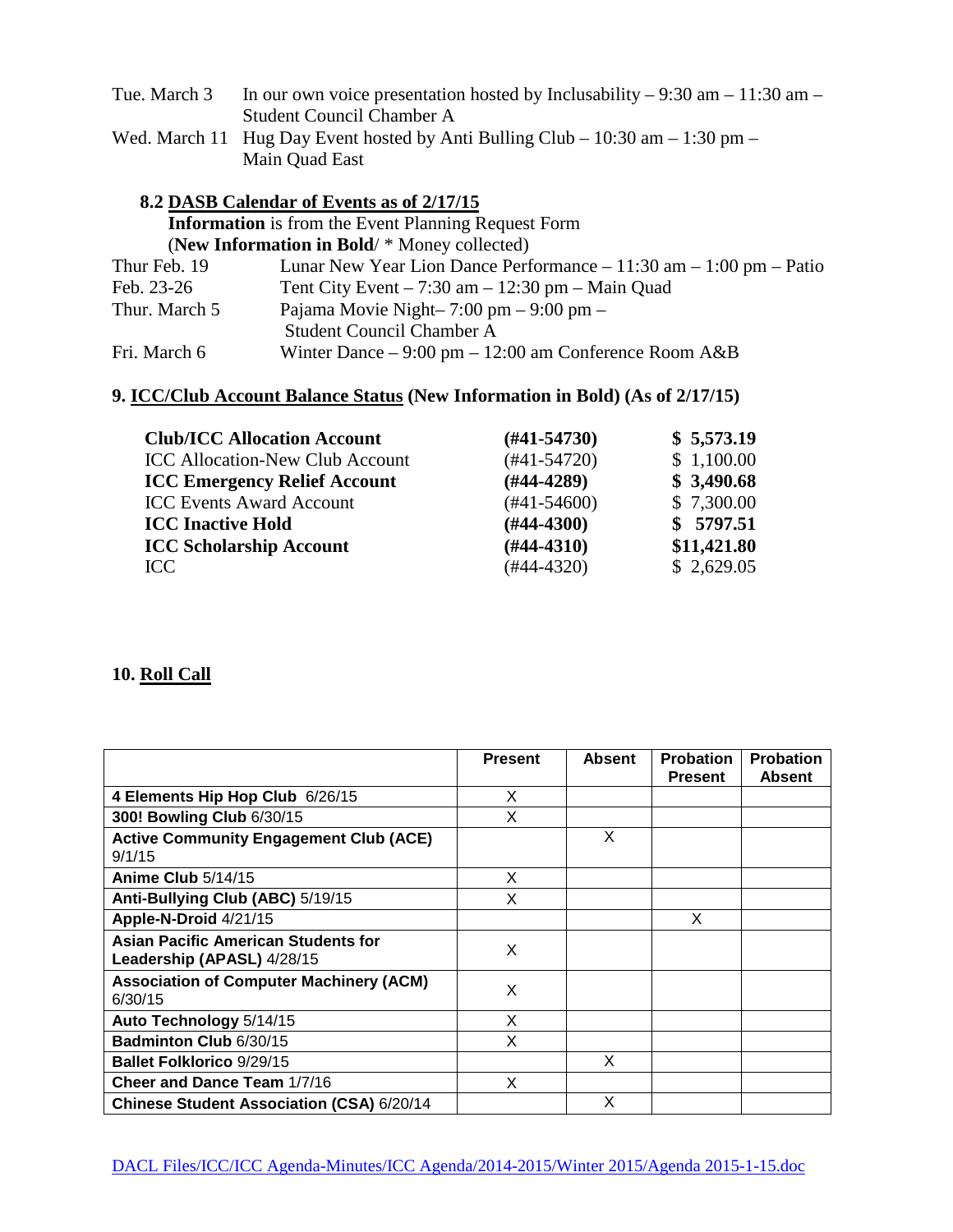|                                                                                  | <b>Present</b>          | <b>Absent</b>  | <b>Probation</b><br><b>Present</b> | <b>Probation</b><br><b>Absent</b> |
|----------------------------------------------------------------------------------|-------------------------|----------------|------------------------------------|-----------------------------------|
| Christians on Campus 7/12/15                                                     |                         | X              |                                    |                                   |
| <b>Circle K</b> 4/16/15                                                          | X                       |                |                                    |                                   |
| Cross Cultural Partners Club (CCPC) 3/7/15                                       | X                       |                |                                    |                                   |
| Cycling Dons 1/19/15                                                             |                         | X              |                                    |                                   |
| <b>DeAnthro 11/7/15</b>                                                          | X                       |                |                                    |                                   |
| De Anza eSports Club 5/27/15                                                     | X                       |                |                                    |                                   |
| De Anza Physics 12/25/14                                                         | X                       |                |                                    |                                   |
| <b>DECA 6/28/15</b>                                                              | X                       |                |                                    |                                   |
| Desi Student Association (DSA) 6/30/15                                           | X                       |                |                                    |                                   |
| Developers' Guild 4/27/15                                                        | X                       |                |                                    |                                   |
| Economics Club 6/3/15                                                            | X                       |                |                                    |                                   |
| Elite Dance Club 3/31/15                                                         | X                       |                |                                    |                                   |
| Engineering Technology Club (ETC) 6/10/15                                        | X                       |                |                                    |                                   |
| <b>Fellowship of Overseas Students (FOS)</b>                                     |                         |                |                                    |                                   |
| 3/27/15                                                                          | X                       |                |                                    |                                   |
| Film Society 9/30/15                                                             |                         | X              |                                    |                                   |
| Food Club 4/1/15                                                                 |                         |                |                                    |                                   |
| Future Business Leaders of America 5/28/15                                       | X                       |                |                                    |                                   |
| Global Financial Analysts (GFA) 4/20/15                                          | X                       |                |                                    |                                   |
| Grace Fellowship 6/26/15                                                         | X                       |                |                                    |                                   |
| Green Party 5/15/16                                                              | X                       |                |                                    |                                   |
| <b>Hong Kong Students Association (HKSA)</b><br>10/2/15                          | X                       |                |                                    |                                   |
| Inclusability 5/22/15                                                            | X                       |                |                                    |                                   |
| <b>Integral Movement for AB540 Student</b><br><b>Success (I.M.A.S.S) 1/29/15</b> |                         |                |                                    | X                                 |
| International Student Volunteers (ISV) 6/30/15                                   | X                       |                |                                    |                                   |
| International Youth Fellowship (IYF) 12/12/15                                    | X                       |                |                                    |                                   |
| InterVarsity Christian Fellowship at De Anza<br>3/27/15                          | X                       |                |                                    |                                   |
| Iranian Student Association (ISA) 4/9/15                                         | X                       |                |                                    |                                   |
| <b>Japanese and American Association (JAA)</b><br>6/30/15                        |                         |                | X                                  |                                   |
| K-Pop Dance Club 6/24/15                                                         | X                       |                |                                    |                                   |
| Korean Student Association (KSA) 6/30/15                                         | $\mathsf{X}$            |                |                                    |                                   |
| Latina/o Empowerment at De Anza (¡LEAD!)<br>8/30/15                              |                         | X              |                                    |                                   |
| Leo Club De Anza 4/22/15                                                         | X                       |                |                                    |                                   |
| Marketing Club 6/11/15                                                           |                         | X              |                                    |                                   |
| Mathematics Club 5/1/15                                                          | X                       |                |                                    |                                   |
| Medical Outreach Association 6/30/15                                             | $\overline{\mathsf{x}}$ |                |                                    |                                   |
| New-Lon-Kong 6/11/15                                                             | X                       |                |                                    |                                   |
| Off-Campus Club 6/27/15                                                          |                         | X              |                                    |                                   |
| <b>Outdoor Club Til Notified</b>                                                 | $\mathsf{X}$            |                |                                    |                                   |
| Permias Indonesian Student Organization<br>(PISO) 9/29/15                        |                         | $\overline{X}$ |                                    |                                   |
| Philosophy Club 5/14/15                                                          |                         | X              |                                    |                                   |
| Psychology Club 5/20/15                                                          | X                       |                |                                    |                                   |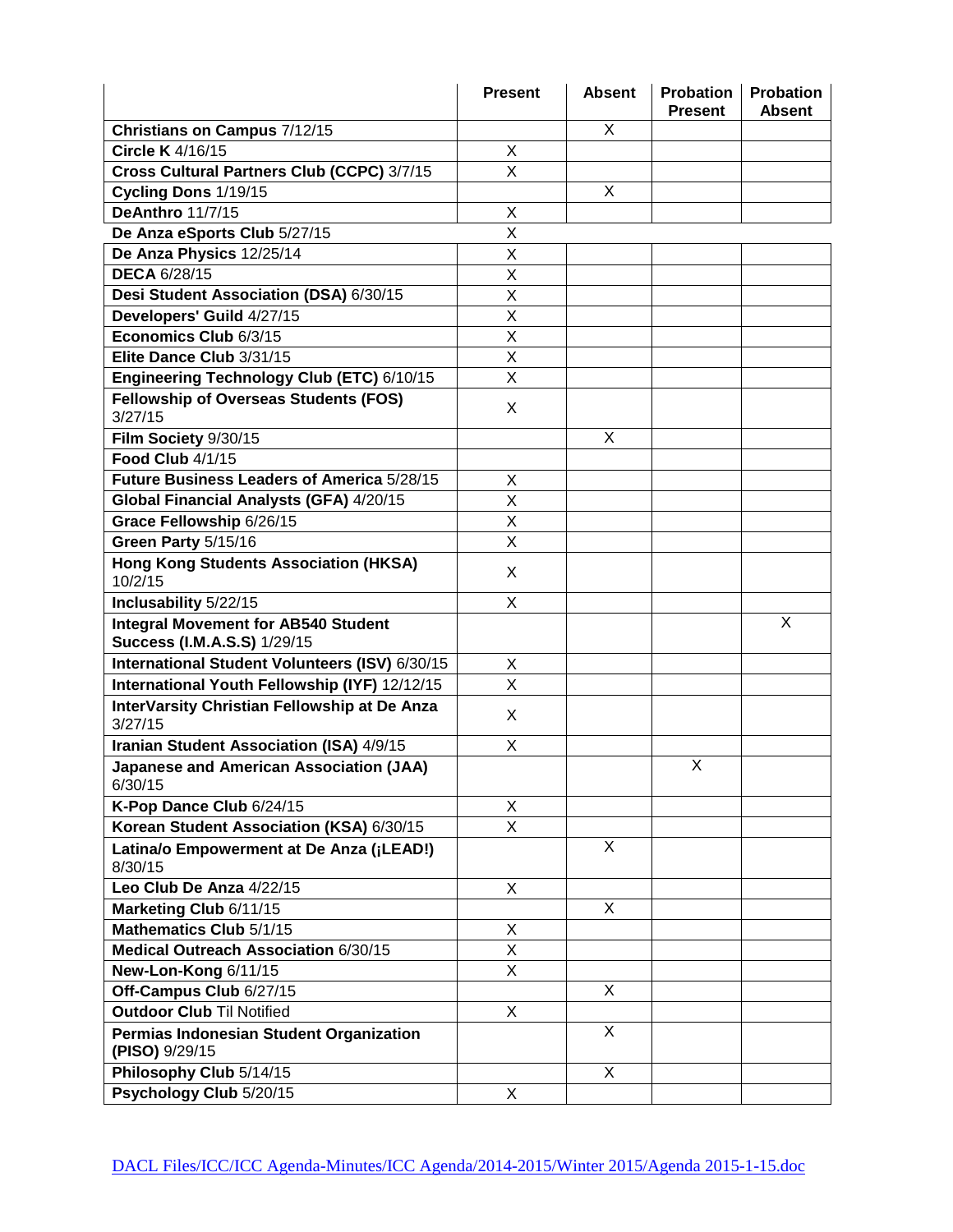|                                                                                          | <b>Present</b> | <b>Absent</b> | <b>Probation</b><br><b>Present</b> | <b>Probation</b><br><b>Absent</b> |
|------------------------------------------------------------------------------------------|----------------|---------------|------------------------------------|-----------------------------------|
| Queer People of Color (QPOC) 6/30/15                                                     | X              |               |                                    |                                   |
| Rainbow Club 5/7/15                                                                      | X              |               |                                    |                                   |
| Saltworks Christian Fellowship 6/30/15                                                   | X              |               |                                    |                                   |
| Second Journey 12/12/14                                                                  | X              |               |                                    |                                   |
| Shotokan Karate 9/1/15                                                                   | X              |               |                                    |                                   |
| Social Entrepreneurship Club (SEC) 6/30/15                                               |                | X             |                                    |                                   |
| <b>Student Nurses Organization (SNO) 4/6/16</b>                                          | X              |               |                                    |                                   |
| Students for Justice (SFJ) 6/11/15                                                       | X              |               |                                    |                                   |
| T-Tennis Club 6/13/15                                                                    | X              |               |                                    |                                   |
| Taiwanese Student Association (TSA) 5/19/15                                              | X              |               |                                    |                                   |
| <b>Team HBV 6/13/15</b>                                                                  | X              |               |                                    |                                   |
| The De Anza Network 6/30/15                                                              | X              |               |                                    |                                   |
| The Reasoning Games Club 4/1/15                                                          | X              |               |                                    |                                   |
| The Tribe 5/20/15                                                                        |                |               |                                    | X                                 |
| Ultimate Layout 1/27/16                                                                  | X              |               |                                    |                                   |
| <b>United Nations International Children's</b><br><b>Emergency Fund (UNICEF) 5/21/15</b> |                |               |                                    | X                                 |
| <b>Vietnamese Student Association (VSA)</b><br>6/30/15                                   | X              |               |                                    |                                   |
| <b>Visionaries' Conversation Club for 2050 (VCC</b><br>2050) 5/6/15                      |                |               |                                    | X                                 |
| <b>Volleyball Club</b>                                                                   | X              |               |                                    |                                   |
| <b>Volunteers of Nature Conservation (VONC)</b><br>6/26/15                               | X              |               |                                    |                                   |
| <b>WITHUS 5/28/15</b>                                                                    |                |               | X                                  |                                   |
| Total                                                                                    | 55             | 12            | $\overline{3}$                     | $\overline{4}$                    |
| <b>Clubs on Trial</b>                                                                    |                |               |                                    |                                   |
| <b>SWAG Script Writers Club</b>                                                          | X              |               |                                    |                                   |
| <b>Korean Campus Crusade for Christ</b>                                                  | X              |               |                                    |                                   |
| De Anza Sustainability                                                                   |                | X             |                                    |                                   |

#### **11. Business**

#### **11.1 ICC Elections**

ICC Elections were held for the positions of ICC Chairperson and ICC Chair of Programs. Each candidate was given 3 minutes to speak followed by 1 minute to answer each question. Questions were taken from the clubs and the ICC Officers of the same position. A total of 55 clubs were present and eligible to vote setting the majority vote at 25.

Current ICC Chairperson Omer Yosef asked a candidate Tu Hoang questions following

- What is your favorite thing about the ICC Meetings?

- What will you do in order to maintain a high level of organization within the ICC?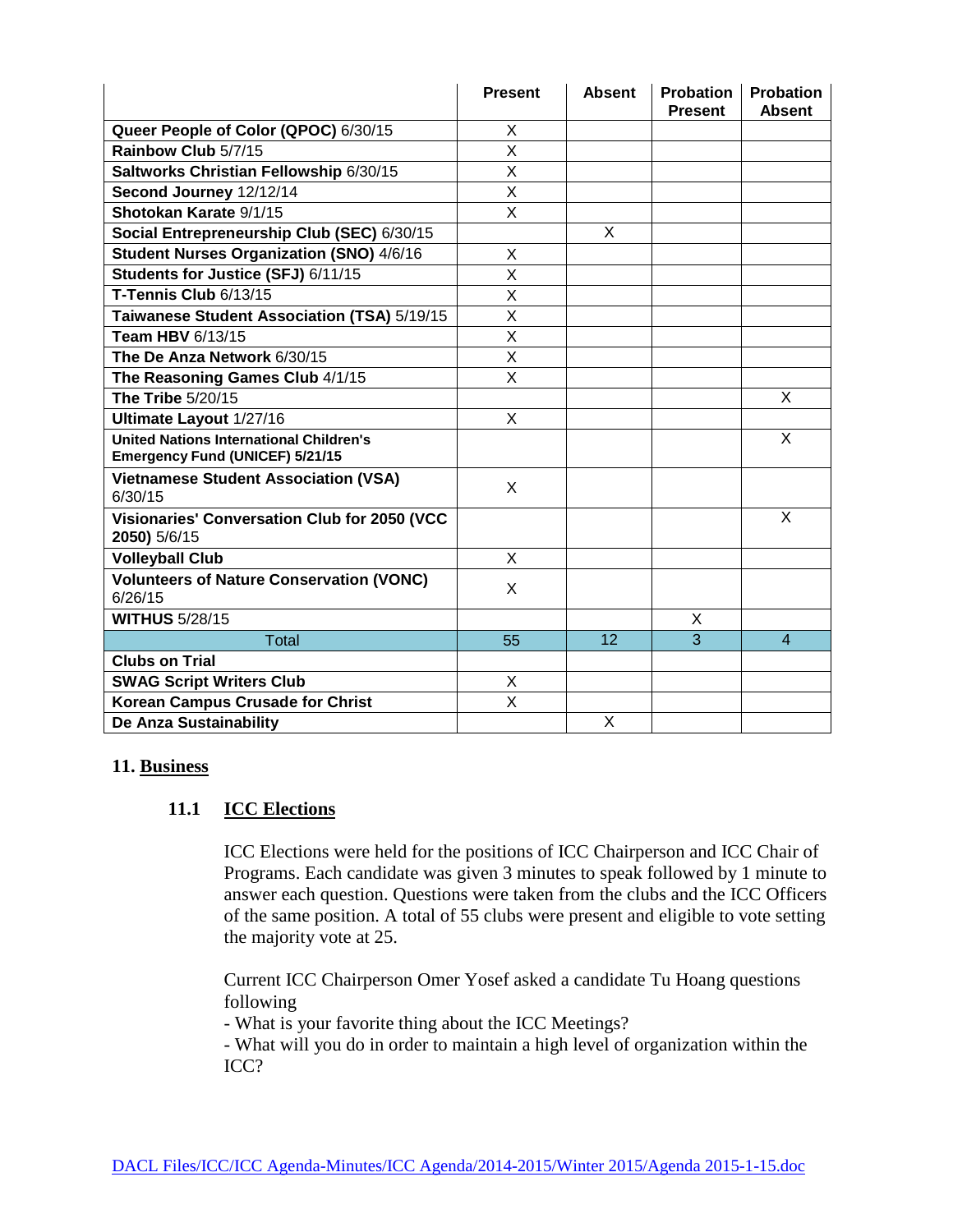ICC Chair of Finance Simon Siu asked a candidate Raisa Hernandez questions following -What motivates you want to be the ICC Chair of Programs? -What plans do you have that will benefit De Anza as a whole?

Voting results for ICC Chairperson Tu Hoang (32 YES Votes, 12 NO Votes)

Congratulations to Tu Hoang for being elected as the new ICC Chair of Finance for Winter 2015-Winter 2016.

Voting results for ICC Chair of Programs Raisa Hernandez (41 YES Votes, 7 NO Votes)

Congratulations to Raisa Hernandez for being elected as the new ICC Chair of Marketing for Winter 2015-Winter 2016.

# **12. Reports:**

ICC Chairperson: Omer Yosef

- 1. Hey guys, please keep the space you use for meetings clean, we have received a complaint from a faculty member.
- ICC Chair of Finance: Simon Siu
	- 1. We do not accept any new club this quarter on Agenda Meeting.

ICC Chair of Programs: Raisa Hernandez

1. Campus Clean Up tomorrow Feb  $19<sup>th</sup>$ , 11:30-1:00. Make sure to sign up to get a chance to win \$50 for your clubs who bring most members and \$50 for clubs who participate.

ICC Chair of Marketing: Joyce Lin

- 1. Join us for Campus Clean Up tomorrow. Help us spread the words to your club members and friends.
- 2. 2. Don't forget to take a "I <3Clubbing pictures. (Insert your club name for "I") Deadline: Mon. March 2 for 2 - \$50 Drawing on March 4. Email to:
- 3. Congratulations to the new elected ICC officers!

DASB Liaison: Rhea Goveas

1. Join us for the Tent City Event on February 23 to 26 at Main Quad.

ICC Advisor: La Donna Yumori-Kaku

1. Welcome Week: April 6-9, 2015 Welcome Week is the first four days of Spring quarter when the clubs staff the Welcome Week Tent for one hour giving directions, campus maps/Club Flyers to De Anza Students. It's a GREAT OPPORTUNITY to advertise your club by wearing club t-shirts or having information at the table. Please sign up at the ICC meetings or at the front desk of Office of College Life…Hey, volunteer for the 7:30AM